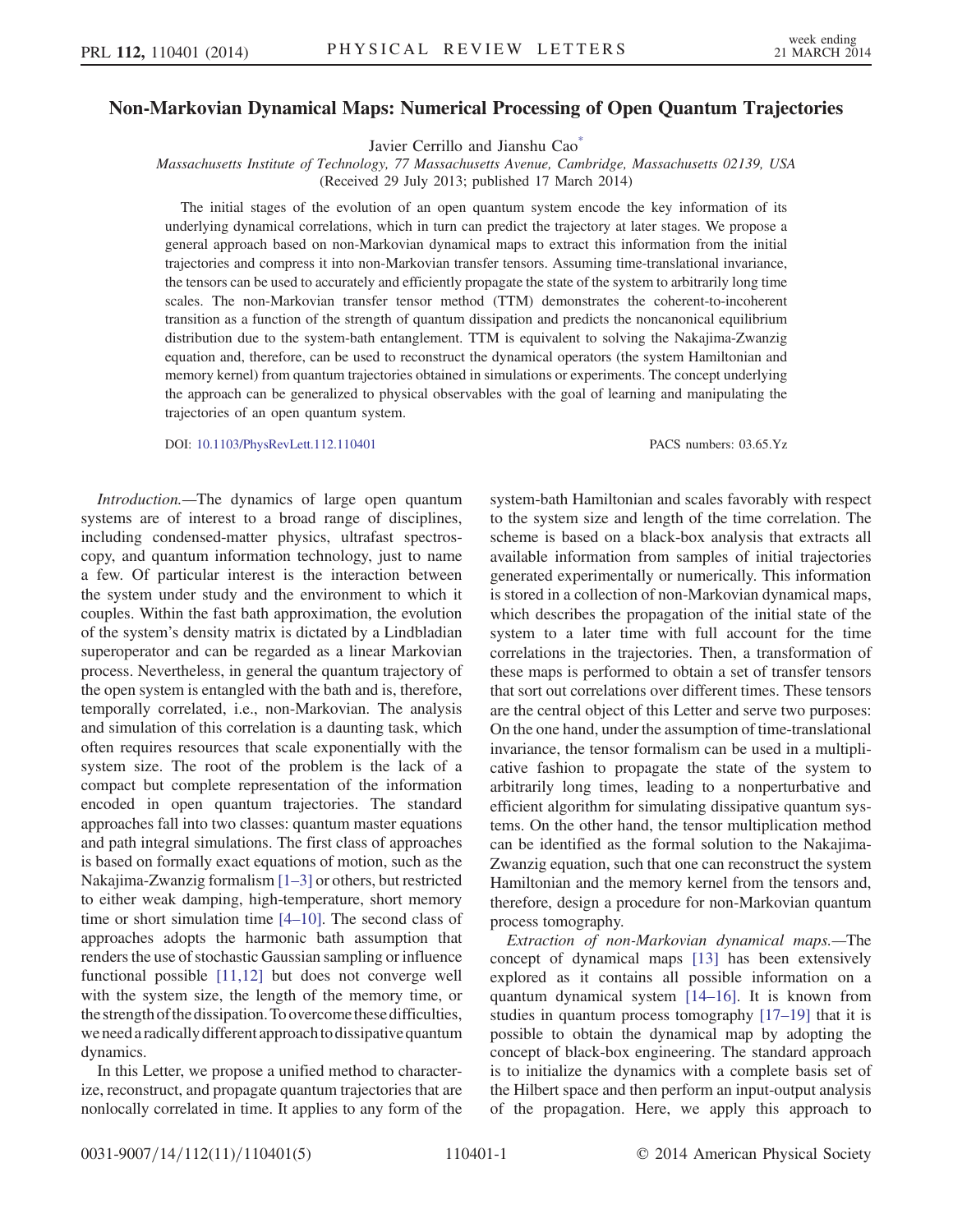<span id="page-1-1"></span>non-Markovian open quantum trajectories to generate the dynamical maps at the discretized times  $t_k = k\delta t$ , where  $\delta t$ is the time step of the simulation or the time resolution of the experiment,

$$
\rho(t_k) = \mathcal{E}_k \rho(0). \tag{1}
$$

The initial condition of the map is the identity operator  $\mathcal{E}_0 = I$ . Below, we show that by decoding the information contained in the finite set of dynamical maps  $\{\mathcal{E}_k\}$  one can develop an efficient method to learn, propagate, and reconstruct the dynamics of an open quantum system.

Propagation via tensor multiplication.—Among different possible definitions [\[15,16\]](#page-4-7), in this Letter we identify non-Markovianity with violation of the semigroup property. If the evolution is Markovian, it is possible to use the same map to propagate over longer times in a multiplicative fashion, i.e.,  $\mathcal{E}_n = \mathcal{E}_1^n$ . Examples include conserved quan-<br>tum dynamics and time-local dissinative master equations tum dynamics and time-local dissipative master equations (i.e., those of Lindblad form [\[20\]](#page-4-8)). In a non-Markovian process, each dynamical map needs to be found independently, which constitutes a highly inefficient task since it contains correlations of the state of the system at the present time with the states at all the previous time steps. Here, we transform the set of dynamical maps into a set of transfer tensors T such that, regardless of the degree of Markovianity of the environment, one can always propagate the system in a multiplicative fashion. For this, we propose the following transformation

$$
T_{n,0} = \mathcal{E}_n - \sum_{m=1}^{n-1} T_{n,m} \mathcal{E}_m,
$$
 (2)

<span id="page-1-3"></span>which reduces to the Markovian limit if all T vanish except for the tensors corresponding to a single time step  $T_{n+1,n}$  $T_{n+1,n}$  $T_{n+1,n}$ . Illustrated in Fig. 1, this expression establishes the

<span id="page-1-0"></span>

FIG. 1 (color online). Diagram of the relationship between the dynamical maps  $\mathcal{E}_k$  and the transfer tensors  $T_{k,r}$ . While the dynamical map propagates any initial condition to a later time  $t_k$ , the transfer tensor  $T_{k,r}$  quantifies the direct correlation of the state of the system at time  $t_k$  and the state at time  $t_r$ .

<span id="page-1-2"></span>relationship between the maps  $\mathcal{E}_n$  and the tensors  $T_{n,m}$  and allows us to transform the dynamical mapping defined in Eq. [\(1\)](#page-1-1) into a dynamical propagation,

$$
\rho(t_n) = \sum_{k=0}^{n-1} T_{n,k} \rho(t_k).
$$
 (3)

In a sense, we regard the non-Markovian effect as time correlations in the quantum trajectory and encode the correlation between any pair of time slices  $t_k < t_n$  in the tensor  $T_{n,k}$  so that  $T_{n,k}\rho(t_k)$  corresponds to the component of  $\rho(t_n)$  that is conditioned on  $\rho(t_k)$ . As in Eq. [\(1\)](#page-1-1), the summation over all the possible components determines the density matrix at time  $t_n$ .

The formulation presented above is general and will now be simplified by assuming time-translational invariance and finite time correlation in the transfer tensor. Under certain assumptions, e.g., separable system-bath initial conditions and a time-independent Hamiltonian, we may invoke timetranslational invariance so that the transfer tensor is a function of the time difference only,  $T_{n,k} = T_{n-k}$ . This selects a unique time frame in the dynamics, related for instance to the initial pulse in ultrafast laser excitation. We note that the timetranslational property applies in general only to the transfer tensor, whereas for the dynamical map it holds only under Markovian or unitary dynamics. The tensors may now be obtained from the set of dynamical maps in an iterative fashion.  $\mathcal{E}_1$  corresponds to the Markovian part of the dynamical map, generated by the system Hamiltonian and the initial relaxation due to the system-bath interaction, and we define  $T_1 \equiv \mathcal{E}_1$ . The second map  $\mathcal{E}_2$  contains the effect of two sequential Markovian steps  $\mathcal{E}_1^2$ . Any deviation of  $\mathcal{E}_2$  from  $\mathcal{E}_1^2$ arises from the memory effect of the non-Markovian bath and is encapsulated in the transfer tensor  $T_2 = \mathcal{E}_2 - \mathcal{E}_1 \mathcal{E}_1 =$  $\mathcal{E}_2 - T_1 \mathcal{E}_1$ . Similarly,  $\mathcal{E}_3$  contains the correlation between  $t_0$  and  $t_3$ , and  $T_3 = \mathcal{E}_3 - T_1 \mathcal{E}_2 - T_2 \mathcal{E}_1$ . Following this procedure, one can iteratively extract past-present correlations from dynamical maps. Since the time span of bath correlations in realistic systems is finite, one may define a cutoff  $K$  such that  $T_s \rightarrow 0$  for  $s > K$ . In practice, one would define an accuracy threshold  $\epsilon$  for some measure of the magnitude of the tensor (for instance, the trace norm). One would define the cutoff as the point where that measure falls below the threshold. This justifies the truncation of the sum in Eq. [\(3\)](#page-1-2) at  $k = K$ . Therefore, the dynamics of a large class of quantum systems may be encoded in the finite set of transfer tensors  $T<sub>s</sub>$  with  $s \in \{1, ..., K\}$ , and the matrix propagation Eq. [\(3\)](#page-1-2) for times  $t_n > t_K$  can be regarded as a tensor multiplication method,

$$
\rho(t_m) = (T_1 T_2 ... T_K) \begin{pmatrix} \rho(t_{m-1}) \\ \rho(t_{m-2}) \\ \vdots \\ \rho(t_{m-K}) \end{pmatrix},
$$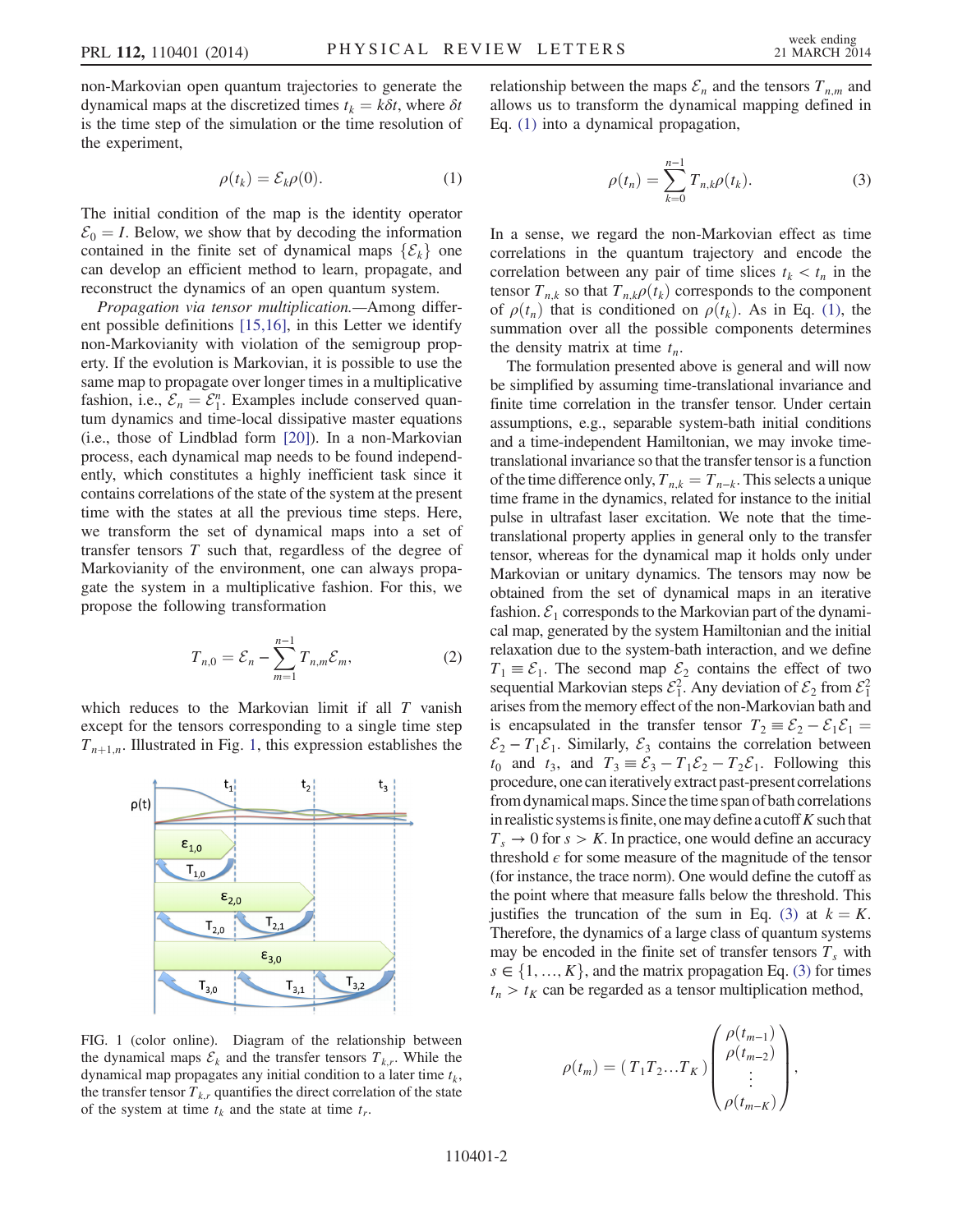which is the non-Markovian extension of time-local dissipative quantum dynamics and defines our transfer tensor method (TTM) for propagation.

The TTM equation completes the basic four-steps scheme: generate short-time trajectories numerically or experimentally, learn from short-time trajectories to extract the dynamical maps in Eq.  $(1)$ , use Eq.  $(2)$  to derive the transfer tensors from the map, and evolve the density matrix to arbitrarily long time according to Eq. [\(3\).](#page-1-2) This procedure is completely general and applies to any system or bath, continuous or discrete. Yet, for simplicity of the benchmarking, we will use the numerical example of the spinboson model below.

Scaling and error estimation.—With TTM, we hope to address a challenge faced by many numerically exact simulation methods of open quantum systems: one can typically recognize an unfavorable exponential scaling of resources with the number of simulated time steps. In the case of stochastic or Monte Carlo methods, an exponentially larger sample size is required for longer simulations. Renormalization methods [6–[8\]](#page-4-9) require an ever increasing representation of the bath as time increases. The hierarchy of equations of motion [\[4\]](#page-4-2) is limited to the Drude-Lorentz bath and is characterized by a factorial scaling with the increase of the hierarchy levels. In the case of QUAPI [\[12\]](#page-4-10) or any other deterministic approach based on a path integral formulation, each path requires explicit storage and the tensor scales exponentially like  $D^{2(K+1)}$  for a Hilbert space of dimension  $D$  and a truncation  $K$  on the memory kernel. The TEDOPA [\[21\]](#page-4-11) method has a more favorable scaling, but the size of its representation increases with temperature and time. In all the cases mentioned, this time-dependent scaling is usually in addition to the one depending on the system size. A remarkable aspect of the tensor multiplication method is the linear scaling of the storage requirements, since the total size of the set of transfer tensors is  $KD<sup>4</sup>$ . Thus, by combining our method with an exact simulation one manages to reduce the required resources for long-time simulation by a significant amount. On the basis of this, our method is especially suitable for large systems, strong damping, and long memory time. Another useful aspect of the scheme is the direct relationship between the magnitude of the elements of the last tensor and the accuracy of the propagation. Despite being system specific, a reasonable upper bound for the error e associated with the truncation at level  $K$  is represented by some norm measure of the first neglected correlation operator, i.e.  $e \approx |T_{K+1}|$ . This error accumulates in a multiplicative fashion. Since  $K$  can be arbitrarily chosen, the error of the long time prediction can be reduced at will. It is worth noting that this method is deterministic and is, therefore, not affected by the so-called "sign problem" of Monte Carlo and stochastic propagation methods.

Examples of propagation.—We now demonstrate the applicability of the proposed method with two examples. To begin with, trajectories of a biased two-level system (TLS) with exponentially decaying noise have been generated using the hierarchy method [\[4\]](#page-4-2) and the TTM. The frequency difference of the TLS is  $\omega_0 = 100 \text{ cm}^{-1}$ , and the intrinsic coupling is  $J = \omega_0$ . The TLS couples off diagonally to a harmonic bath of temperature  $T = 300$  K, a characteristic frequency of  $\gamma = J$ , and a variety of systembath couplings ranging from  $\lambda = 0.01J$  to  $\lambda = 2J$ . As shown in Fig. [2](#page-2-0), after the initial learning period shown in the insets, TTM successfully reproduces the transient dynamics of the density matrix until it reaches equilibrium. The different values of system-bath couplings are chosen such that the crossover between underdamped to overdamped dynamics is illustrated: whereas the first panel with  $\lambda = 0.01J$  contains oscillatory dynamics at short time, these progressively disappear with increasing  $\lambda$  until no trace of coherent oscillations can be observed for  $\lambda = 2J$ . It is worth noting that the composition of the equilibrium state varies with  $\lambda$  due to quantum noncanonical statistics [\[22,23\]](#page-4-12). This effect is correctly reproduced by our method, which indicates its suitability to predict long-time dynamical features with high accuracy. As the second example, we have further explored this effect quantitatively using a measure of the deviation from the canonical equilibrium distribution as defined in Ref. [\[22\]:](#page-4-12) the Bloch sphere angular distance  $\theta$  between the canonical distribution eigenbasis and the noncanonical one. Figure [3](#page-3-0) explores the deviation  $\theta$  as a function of the system-bath coupling  $\lambda$ 

<span id="page-2-0"></span>

FIG. 2 (color online). Numerically exact simulation with the hierarchic method (lines) and prediction with TTM (dots) of the density matrix elements of a two-level system under the influence of a Drude-Lorentz bath for different values of the system-bath coupling  $\lambda$ . Blue (solid) lines correspond to  $(\rho_{11} - \rho_{22})$ , green (dashed) lines to  $\text{Re}\{\rho_{12}\}\$  and red (dotted) lines to  $\text{Im}\{\rho_{12}\}\$ . The inset of every plot shows the corresponding learning period for the initial condition  $\rho_{11}(0) = 1$ . The system-bath parameters are  $T = 300 \text{ K}$  ( $k_B T \approx 2 \hbar J$ ) and  $\gamma = J$ , with  $J = 100 \text{ cm}^{-1}$ . The equilibrium state for the case of  $\lambda = 0.01J$  is shown with colored dots on the axis.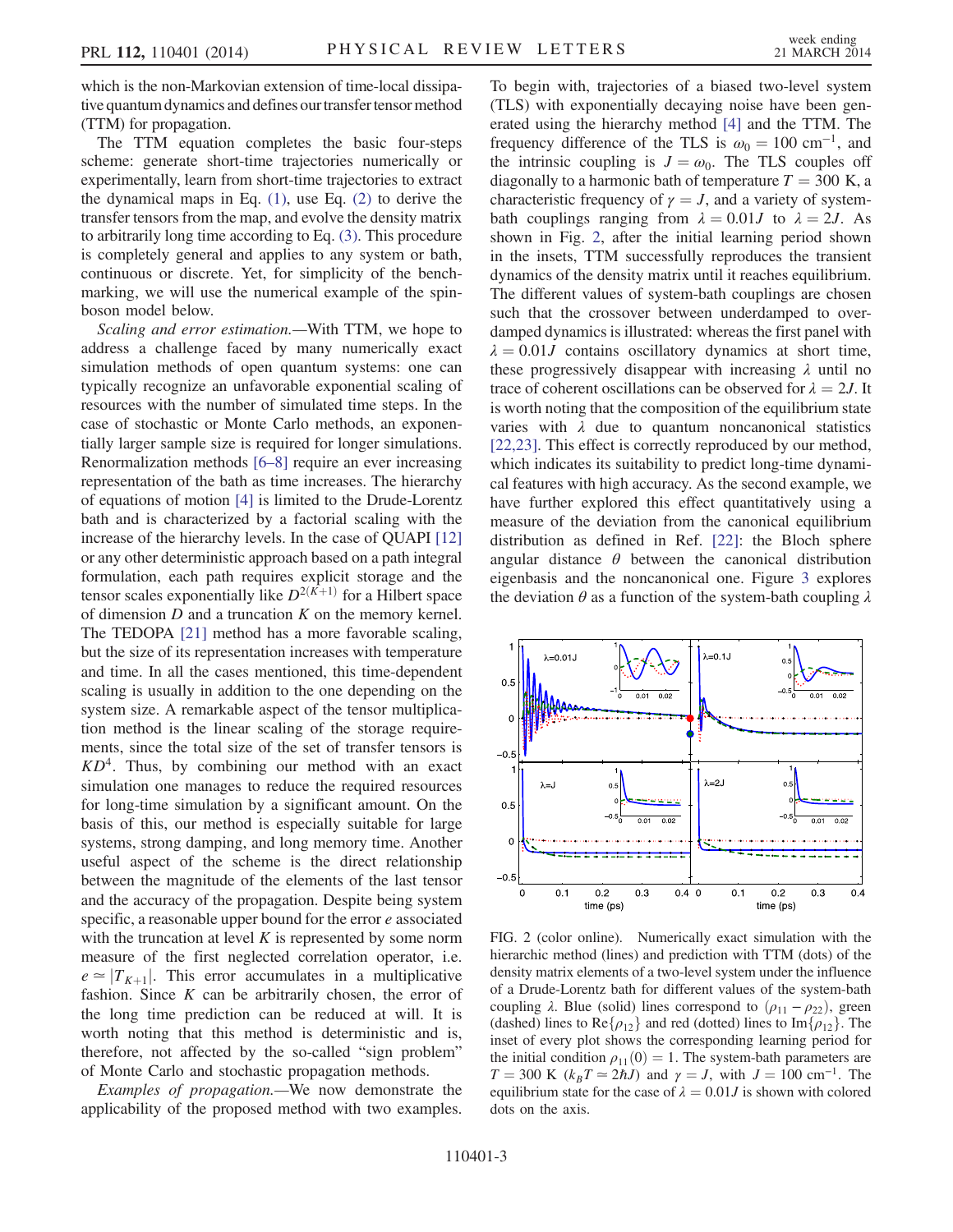<span id="page-3-0"></span>

FIG. 3 (color online). Deviation  $\theta$  from the canonical distribution as a function of the system-bath coupling  $\lambda$ , the cutoff frequency  $\gamma$ , and the temperature T. The learning period spans the first 25 fs of the dynamics. The coupling is  $J = 100 \text{ cm}^{-1}$ , and the cutoff frequency is  $\gamma = 5J$ . In the upper panel  $k_bT = 2\hbar J$ , and in the lower panel  $\lambda = J$ .

and the temperature T. The equilibrium entanglement with the bath increases with the strength of the interaction, which results in an increasing deviation from the canonical equilibrium that is specific to quantum systems. For a strong enough system-bath coupling, the noncanonical distribution reaches the eigenbasis of the system-bath interaction operator and the deviation angle saturates. In the present case, the saturation angle corresponds to  $\pi/4$ radians. In contrast, thermalization suppresses entanglement, which explains the decrease of deviation from the canonical equilibrium with increasing temperature. The equilibrium density matrix returns to the Boltzmann distribution in the high-temperature limit. It is evident from these two examples that the TTM is suitable for long-time simulation of dissipative quantum systems for which existing methods are not efficient or practical. This opens up a new possibility for exploring a plethora of previously unaccessible dynamical regimes.

Extraction of the Nakajima-Zwanzig equation.—A unique aspect of the TTM approach is the possibility of using the complete information obtained via the dynamical maps to generate the equation of motion and the associated dynamical operators. Earlier, simple methods have been used to determine the Hamiltonian and the Markovian decoherence [\[24\]](#page-4-13). Here we demonstrate that the non-Markovian nature of the dynamics, i.e., the memory kernel and consequently the correlation function of the environment, can also be rigorously determined. For this reason, it is useful to relate the non-Markovian dynamical maps to the physical terms in the exact Nakajima-Zwanzig formalism [1–[3\]](#page-4-1), where the evolution of an open quantum system <span id="page-3-1"></span>with separable initial conditions can be expressed exactly in the form of the equation

$$
\dot{\rho}(t) = -i\mathcal{L}_s \rho(t) + \int_0^t \mathcal{K}(t, t') \rho(t') dt'. \tag{4}
$$

Here,  $\mathcal{L}_s$  is the Liouvillian of the system alone, and  $\mathcal{K}(t,t')$ is the memory kernel due to the system-bath interaction  $[1]$ . This equation can be seen as the continuous limit of Eq. [\(3\)](#page-1-2). Thus, by comparing the time-convoluted kernels, we can easily identify,

$$
T_{k,n} = (1 - i\mathcal{L}_s \delta t) \delta_{k,n+1} + \mathcal{K}_{k,n} \delta t^2.
$$
 (5)

Here,  $K_{a,b} = K(t_a, t_b)$  and  $\delta_{a,b}$  is the Kronecker delta. This identity not only elucidates the physical motivation for using the transfer tensors  $T_k$  instead of the dynamical maps  $\mathcal{E}_k$  in the numerical propagation of the density matrix but also suggests using TTM to evaluate the memory kernel. Specifically, we extract the dynamical maps from the shorttime dynamics, use Eq. [\(2\)](#page-1-3) to transform the maps into tensors, and then identify the tensors with the system Hamiltonian and memory kernel in Eq. [\(4\).](#page-3-1)

An example that illustrates this approach is shown in Fig. [4](#page-3-2), where the memory kernel is plotted as a function of time for the spin-boson model. The numerical results are extracted from a hierarchy simulation of short-time trajectories under the influence of a Drude-Lorentz bath. As the benchmark, we compare the simulated memory kernel with the prediction from path integral calculations using the

<span id="page-3-2"></span>

FIG. 4 (color online). Real parts of nonzero elements of the memory kernel as a function of time. The nonzero elements are  $\mathcal{K}_{11\rightarrow11} = -\mathcal{K}_{11\rightarrow22}$ ,  $\mathcal{K}_{22\rightarrow22} = -\mathcal{K}_{22\rightarrow11}$ , and  $\mathcal{K}_{12\rightarrow21} =$  $-K_{21\rightarrow 21} = -K_{12\rightarrow 12} = K_{21\rightarrow 12}$ . The solid lines represent the matrix elements of the memory kernel extracted by applying TTM to a hierarchy simulation of a symmetric two-level system with coupling  $\Omega$ . The dots are the values corresponding to the analytical prediction. The dissipative system is characterized by the parameters  $\lambda = 0.25 \Omega$ ,  $\gamma = 0.05 \Omega$ , and  $\beta \Omega = 4.79$ .